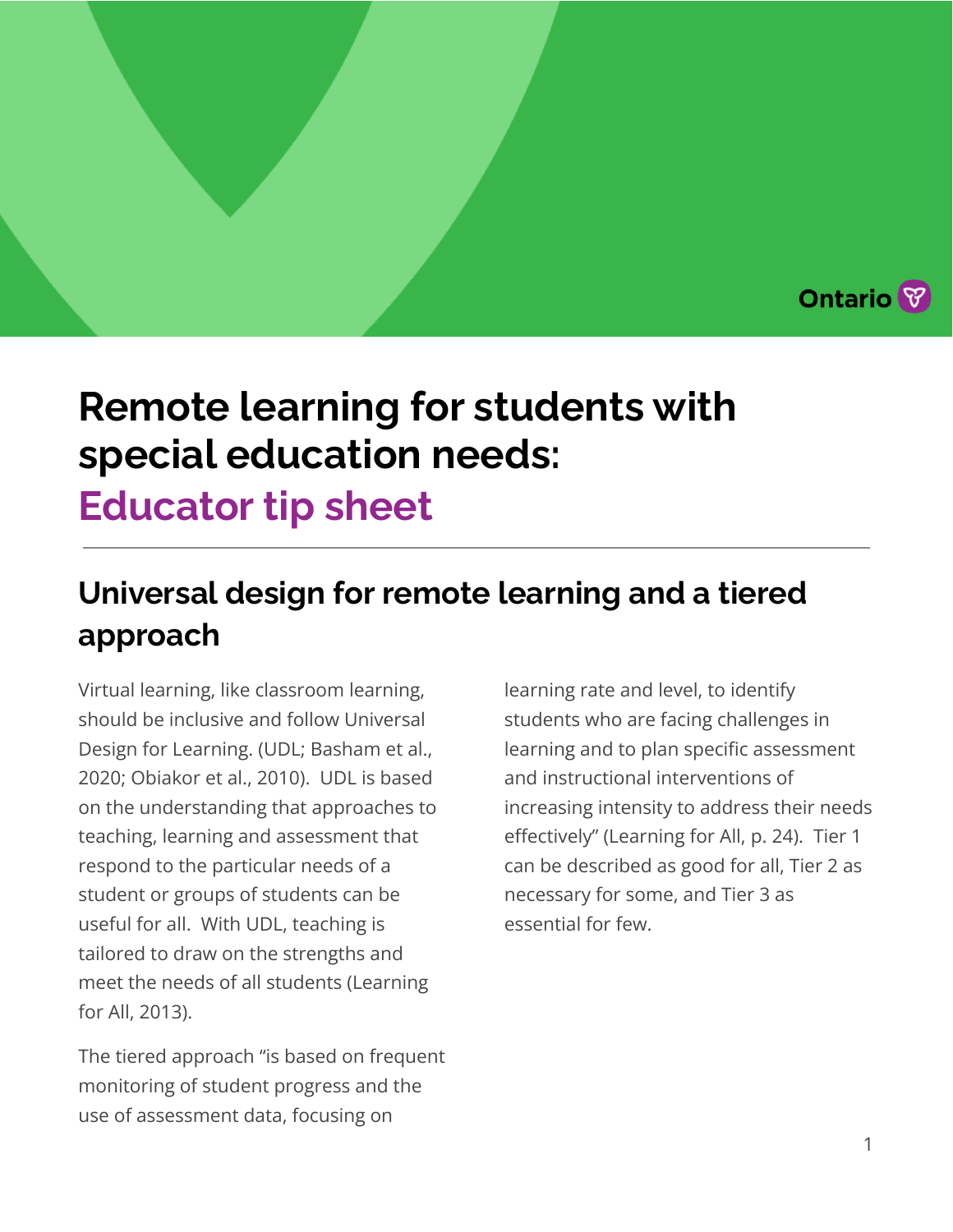

### **Tier 1 practices: Welcome, understand & partner**

- Connect with students and families at the start of the course. Find out about their hopes and needs. Check if they have the supports and resources they need to access and navigate the virtual course. Let them know how and when staff can be contacted.
- Get to know your students, for example with a survey or an orientation meeting. Ask for information about access and inclusion, such as the assistive technologies that work best for the learner, their Internet access, and how they like to communicate.
- Virtual ice-breakers can help create community. Tools that allow for brainstorming or short videos can help build community and help students develop their technology skills.
- Digital 'check-ins' each day are used by many teachers when classes start. This could include asking students to share a special moment or event, a brief

discussion of a current event, or taking the 'temperature' of the group using a poll

- Offer opportunities for students to learn more about one another and their teacher (e.g. create and post introduction videos that include name pronunciation and preferred pronouns, have a group of students share each week about a particular interest, experience or skill).
- Create learning spaces that reflect the community of learners (personalized avatars, images that reflect diversity, a range of student work displayed)
- Connect beyond the classroom for learning (e.g. bring in guest speakers from students' community, virtual field trips, connect with students in classrooms in other cities/provinces/countries, have students' family members contribute expertise or experience that relates to curricular expectations)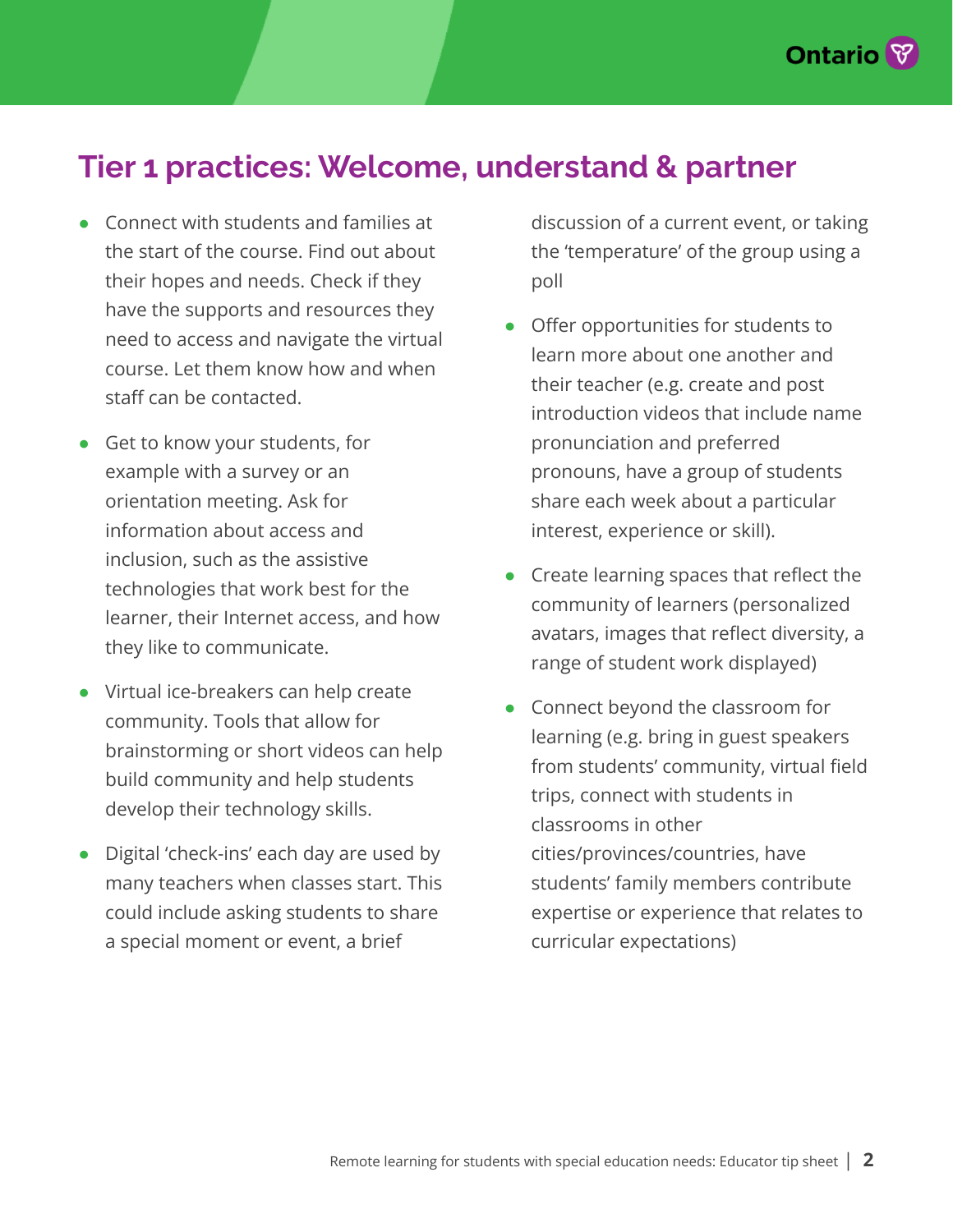

## **Tier 1 practices: Engagement, representation, structuring time and activities**

#### **Engagement**

- Maximize opportunities for choice and autonomy for individual students and the class as a whole.
- Reflect student interests in instructional materials and assignment choices.
- Reflect linguistic and cultural diversity in options provided for instructional materials and assignments.
- Co-create and model guidelines for respectful virtual interactions and for online discussions. Have clear expectations and consequences for when guidelines are not followed.
- Discuss digital privacy as a class. Many school boards have existing guidelines for acceptable use of technology by staff & students that can be reviewed. Some students with special needs benefit from social stories.
- Establish communication guidelines for synchronous classes.
- Create leadership opportunities for students (e.g. create and share music playlists for breaks, act as discussion leaders, pose a 'why' question to spark a class inquiry, create class committees that organize weekly events, daily physical activity, etc.)
- Make some classroom activities collaborative, where success is dependent on student contributions through a range of roles.
- Offer opportunities for formal and informal learner-learner engagement (e.g. small group collaborative projects, time for chats).
- Invite feedback regularly.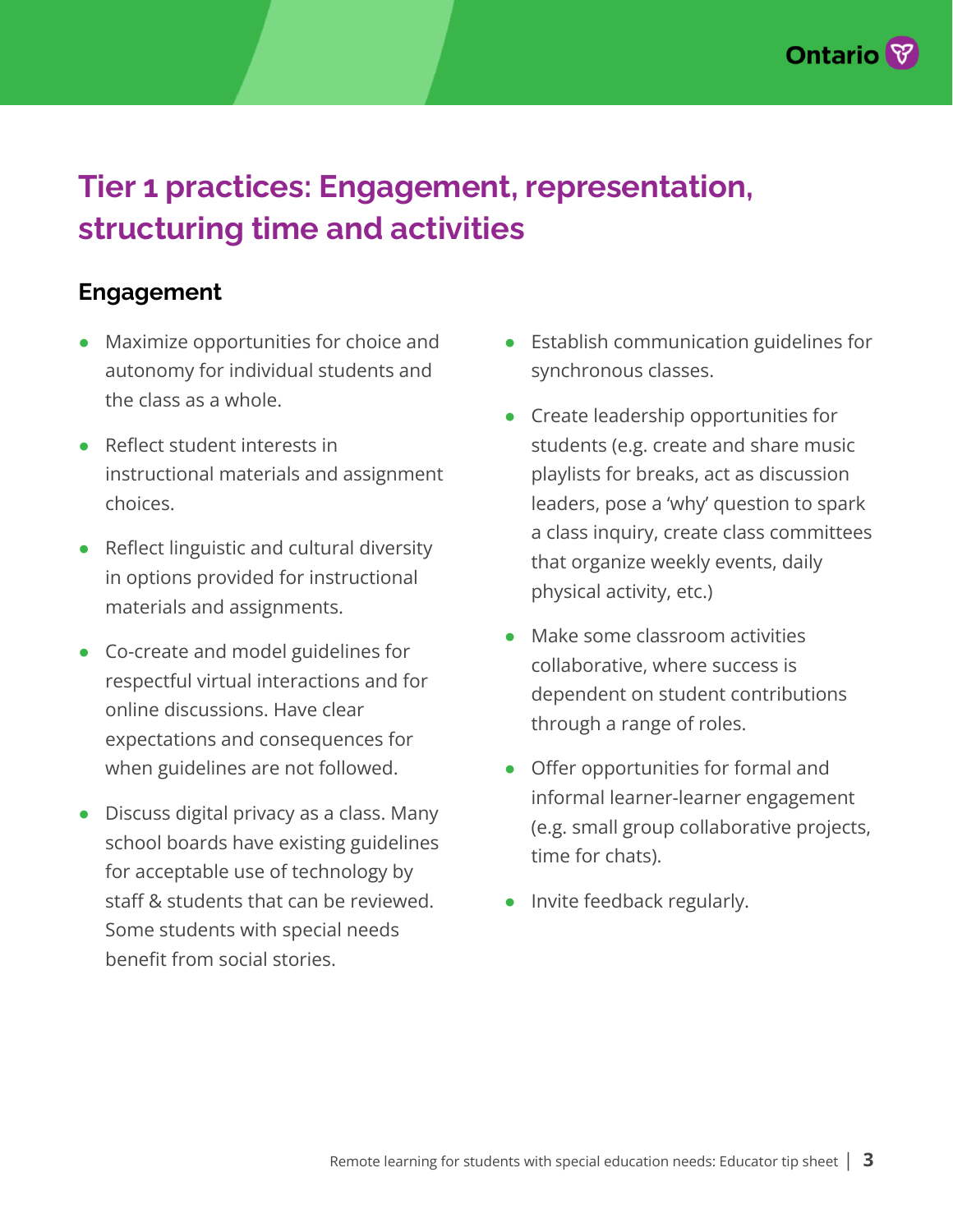

#### **Representation**

- Pair text with oral and visual information (e.g. adding closed captioning and/or transcription, adding diagrams or models for orally presented information, add voice-overs to slides, add text and/or oral descriptions for images).
- **Provide step-by-step instructions,** ideally with a combination of video and text.
- Ensure assistive technologies are easily compatible with course offerings (e.g. Google Read & Write works well with Google sheets, slides & docs).
- Consider helpful sensory practices such as having the educator wear noise cancelling headphones with a microphone enabled, ensuring good lighting and camera placement, and spotlight the presenter for tools that have this option.
- Make sure web content is accessible (e.g. text descriptions or captions for images or video, captions, font and colour in documents).

#### **Structuring time and activities**

- Develop consistent class routines (e.g. start with a poll, move to large-group sharing, small group work, break).
- Develop and share consistent daily and weekly schedules for meetings, activities, and deadlines.
- Create clear and consistent tasks for each day/week/module with a checklist or other tracking structure. 'Chunk'

tasks and assignments into smaller elements.

- Consider how/when outdoor activities can be encouraged or facilitated.
- Incorporate movement and/or relaxation exercises to start classes and/or during transition times. It can help to set a timer, or have students set a timer, to remind everyone to move in whatever way works for them.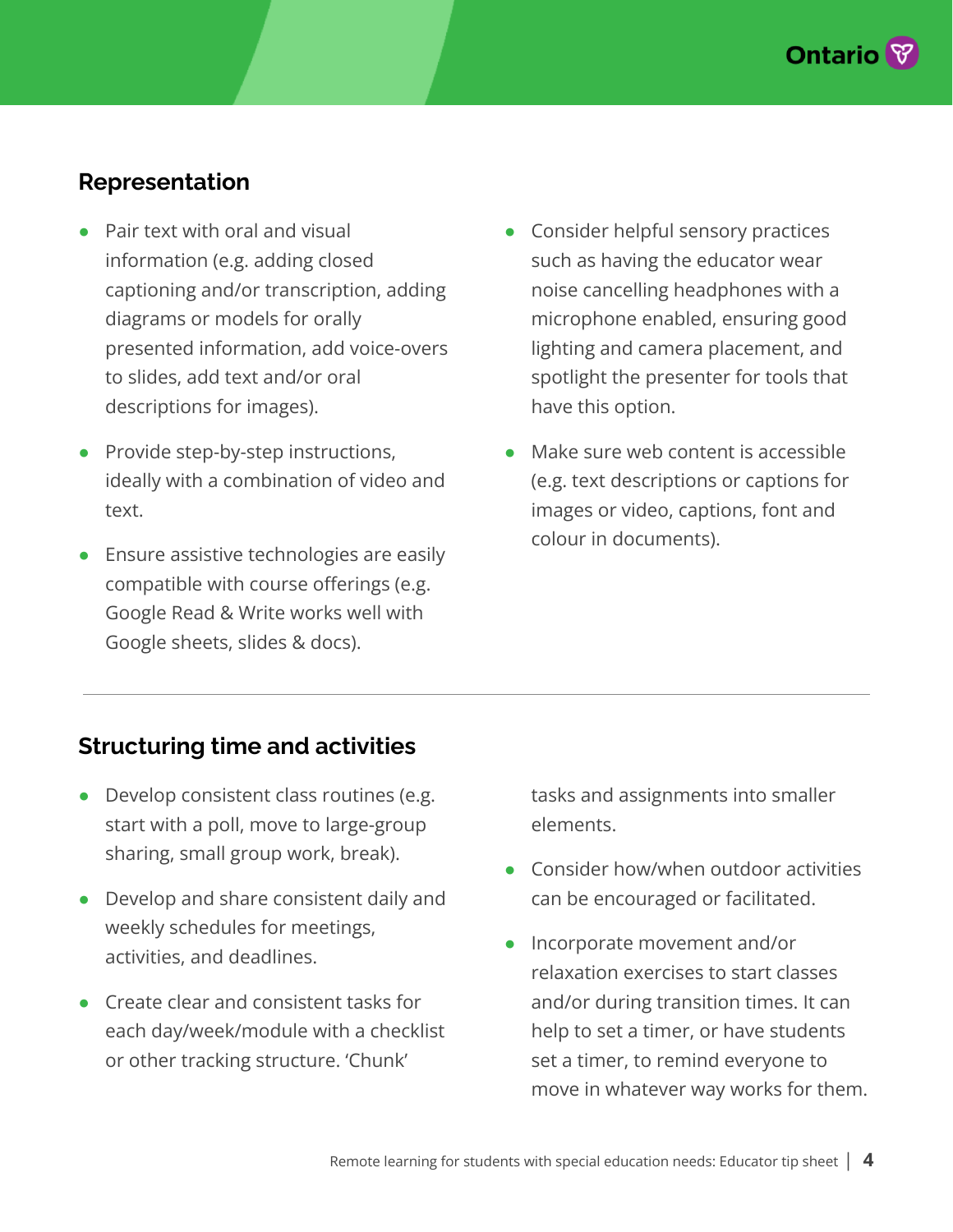

Ideally, incorporate movement into the instruction and activity periods in ways that reflect the content and concepts being explored. Ensure that these options are inclusive for students (Guseynova & Manuilova, 2020).

- Create and share clear plans for student-teacher communication (e.g. medium, timeline).
- Consider participation alternatives/options (e.g. using chat function, submitting questions in advance, pre-recording oral presentations, answering poll

questions, generating ideas on a shared platform, think-pair-share or small group work with reporting by group) (Catalano, 2014).

- Provide detailed expectations and evaluation criteria for all assignments. Use exemplars where appropriate.
- Monitor individual & class progress closely and provide regular feedback (Rice & Carter, 2015; Ontario Ministry of Education, 2010).
- Provide feedback in multiple ways (audio, video, written) (Basham et al., 2015; Tobin, 2014).

### **Successful strategies at tiers 2 and 3**

Each student will have unique strengths and needs and knowing your student is the best approach. Students may benefit from a range of practices that may or may not be associated with their particular exceptionality below. Many students without special education needs also benefit from these strategies.

A student's Individual Education Plan (IEP) may need to be adjusted for remote learning. The daily schedule that has been planned for the students' class may be a good fit for them, or it may need to be adapted and the IEP updated. Some students may benefit from having paper packages or lessons delivered so that activities or workbooks can be completed at home with the option of emailing photos of their completed work to their teachers.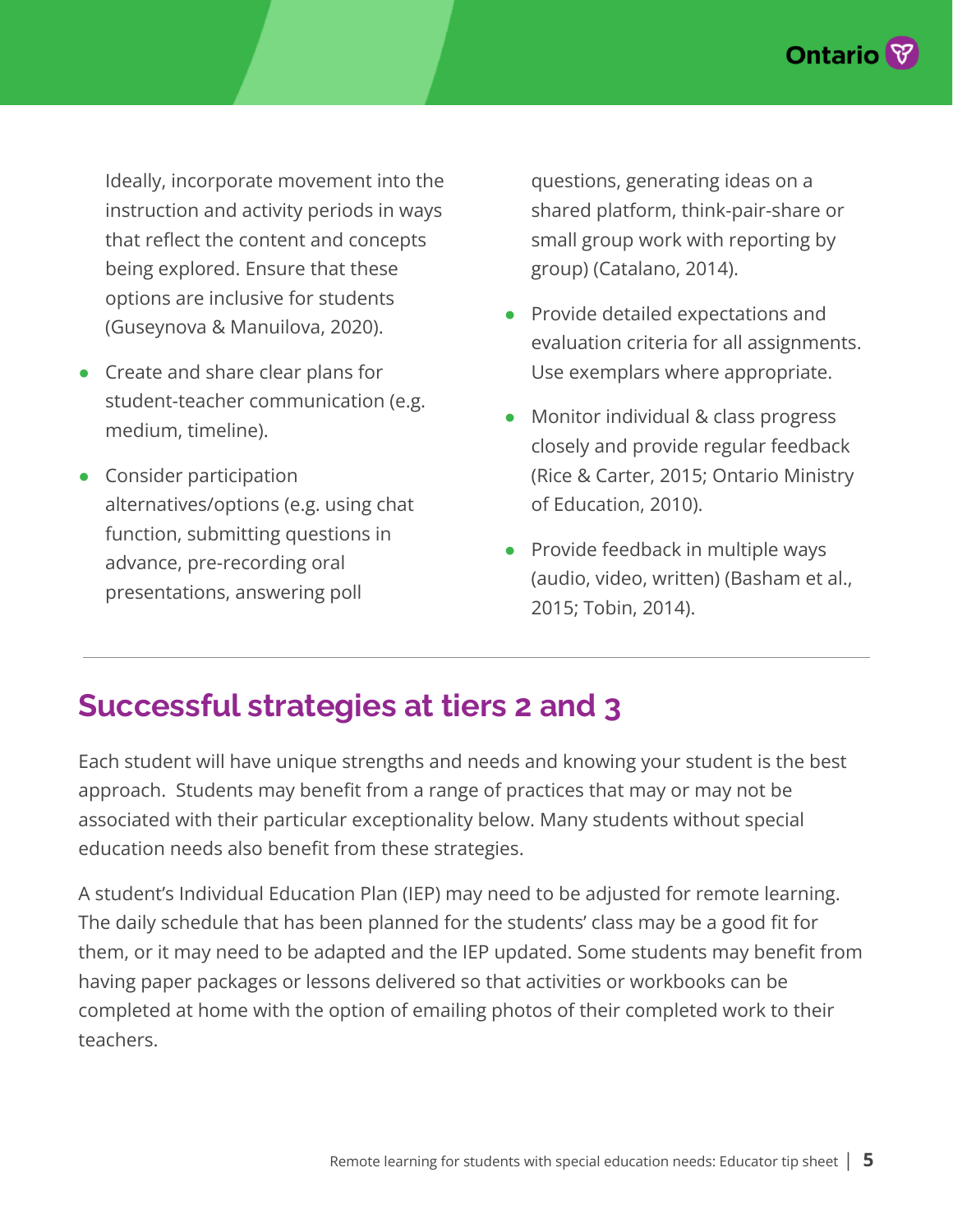

Many school boards have developed ways of providing small group instruction, individual sessions with educational assistants, and/or therapeutic sessions with specialists virtual virtually. For some students with special education needs and their families, regular support from educational assistants, particularly those with whom a student has a pre-existing relationship, is crucial to their program access.

#### **Synchronous teaching strategies**

| <b>Exceptionality</b><br>category | <b>Strategies</b>                                                                                                                                                                                                                                                                     |
|-----------------------------------|---------------------------------------------------------------------------------------------------------------------------------------------------------------------------------------------------------------------------------------------------------------------------------------|
| <b>Behavioural</b>                | Explain the day's events or schedule before class begins. Where<br>applicable, use the announcement feature in the Learning<br>Management System or send an email (Ontario Teacher's<br>Federation, n.d.).                                                                            |
|                                   | Provide students with consistent expectations, rules and<br>routines (Ontario Teacher's Federation, n.d.).                                                                                                                                                                            |
|                                   | • Affirm and reinforce desirable behaviours (Ontario Teacher's<br>Federation, n.d.).                                                                                                                                                                                                  |
|                                   | Integrate peer collaboration and small group activities that<br>support feelings of connection, belonging and affirm meaningful<br>contributions.                                                                                                                                     |
|                                   | • Provide alternative participation options that do not require<br>students to turn on their camera.                                                                                                                                                                                  |
|                                   | When behavioural supports such as token-systems or<br>behavioural contracts are regularly used, coordinate and<br>collaborate with at-home caregivers and learning support<br>professionals to develop adapted versions for the remote<br>learning context (Truchlicka et al., 1998). |
|                                   | Plan for breaks and social time that allow peers to interact in<br>unstructured, playful ways (Sullivan and Cousins, 2015)                                                                                                                                                            |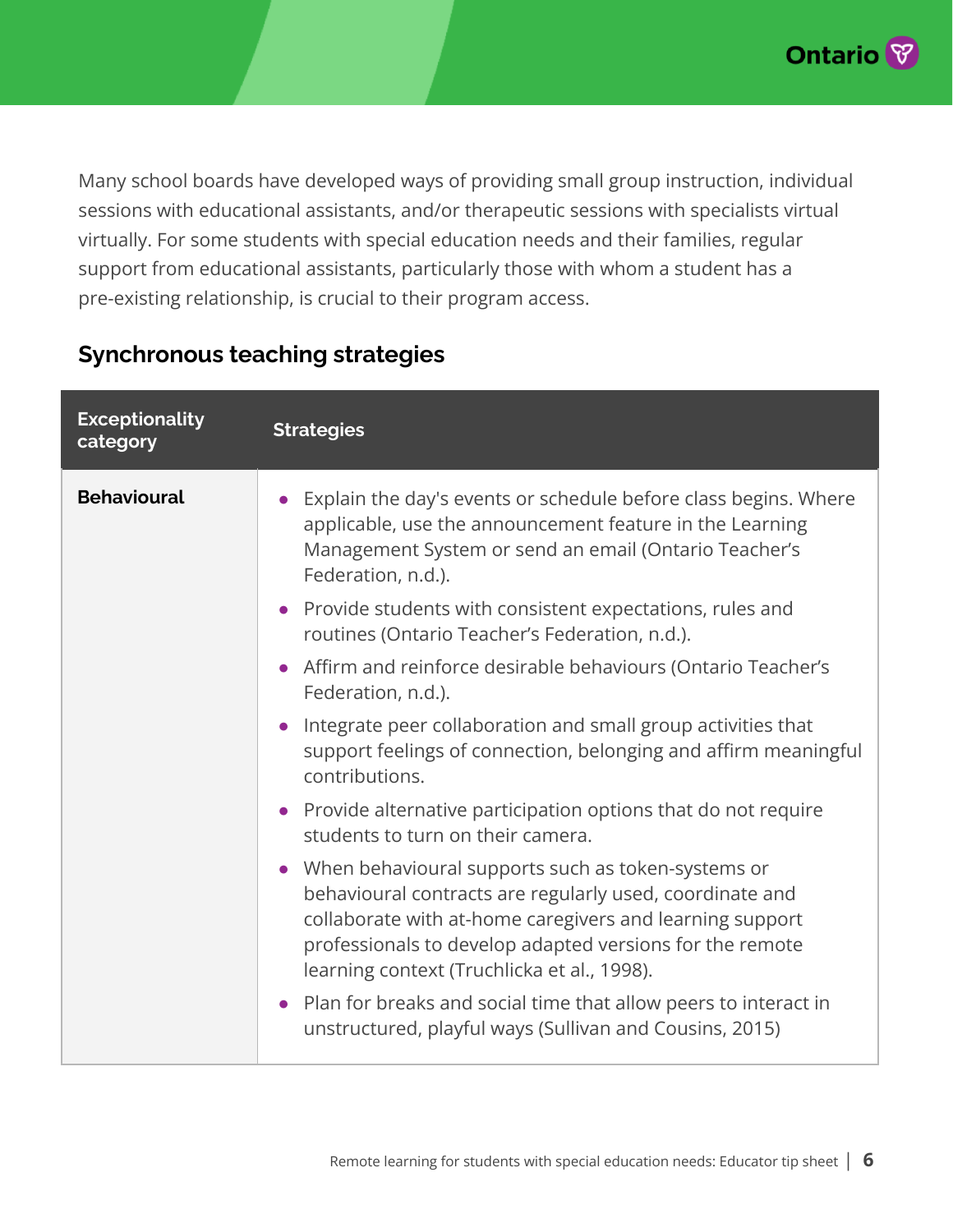

|                 | Integrate exercise, movement, relaxation and moments for<br>mindfulness as part of regular synchronous remote learning<br>schedule.<br>Support engagement by integrating games from time to time<br>Modify screen time as needed in collaboration with students<br>and parents (Ontario Teacher's Federation, n.d.)<br>Monitor attendance. Call parents or send a personal email or<br>note to check in on students who are not attending. |
|-----------------|--------------------------------------------------------------------------------------------------------------------------------------------------------------------------------------------------------------------------------------------------------------------------------------------------------------------------------------------------------------------------------------------------------------------------------------------|
| Communicational | Remove all technical barriers so that pictures, signs and speech<br>can be used.                                                                                                                                                                                                                                                                                                                                                           |
|                 | • Use subtitles and simultaneous closed captioning (Canadian<br>Hearing Society, 2015).                                                                                                                                                                                                                                                                                                                                                    |
|                 | • Use gestures that support student learning and understanding.                                                                                                                                                                                                                                                                                                                                                                            |
|                 | Model speech patterns and create opportunities for students to<br>use these patterns during synchronous participation (University<br>of New Brunswick, n.d.).                                                                                                                                                                                                                                                                              |
|                 | Be patient when students are speaking; do not rush them<br>(Do2Learn, n.d.).                                                                                                                                                                                                                                                                                                                                                               |
|                 | Focus on interactive communication and active listening (Autism<br>Training and Technical Assistance Project, 2020).                                                                                                                                                                                                                                                                                                                       |
|                 | Integrate texts that appeal to learners                                                                                                                                                                                                                                                                                                                                                                                                    |
|                 | Ensure students have ways to express wants and needs (Autism<br>Training and Technical Assistance Project, 2020).                                                                                                                                                                                                                                                                                                                          |
|                 | Reinforce communication attempts when student is non-verbal<br>or emerging verbal (Do2Learn, n.d.).                                                                                                                                                                                                                                                                                                                                        |
|                 | Paraphrase what student has said or indicated.                                                                                                                                                                                                                                                                                                                                                                                             |
|                 | Speak clearly and with an audible tone (National Deaf Center,<br>2020).                                                                                                                                                                                                                                                                                                                                                                    |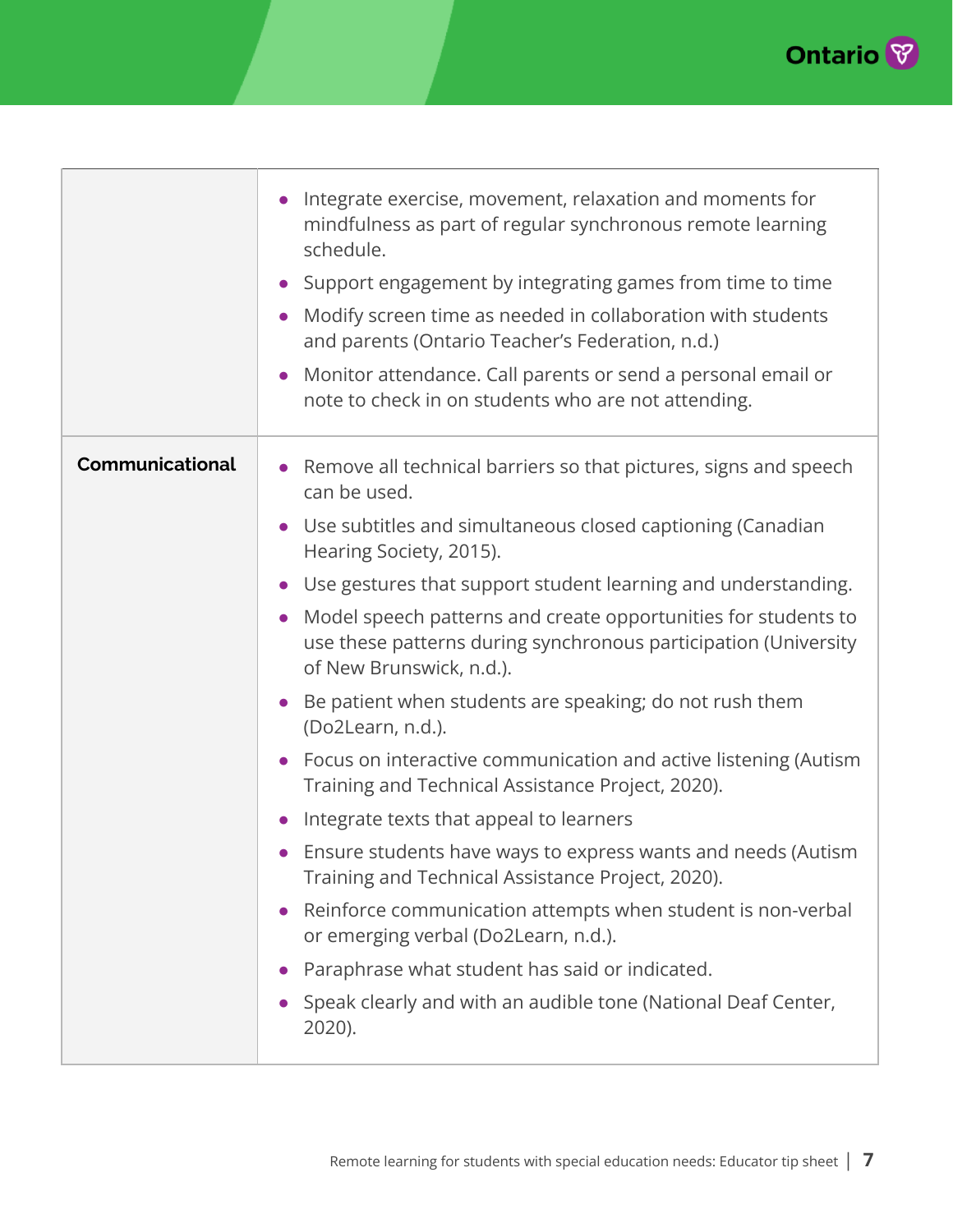

|                     | Encourage use of speech-language therapist when needed and<br>allow them to participate in class with student(s) (Do2Learn,<br>n.d.).                                                                                     |
|---------------------|---------------------------------------------------------------------------------------------------------------------------------------------------------------------------------------------------------------------------|
| <b>Intellectual</b> | Provide instruction focused on social norms in digital spaces;<br>model ways of interacting in the online environment<br>(Lussier-Desrochers et al., 2017).<br>Support technical skill development through modelling, 1:1 |
|                     | check-ins and small-group discussion (Parmigiani et al., 2020).                                                                                                                                                           |
|                     | Monitor and adjust pacing based on student feedback.                                                                                                                                                                      |
|                     | Prioritise social interaction; create time for playful social time<br>with peers in addition to regular recess breaks.                                                                                                    |
|                     | When and as possible with at-home supervision, integrate<br>high-interest, relevant at-home activities into instruction (e.g.,<br>baking, fixing, making with materials on hand).                                         |
|                     | Gifted learners particularly benefit from:                                                                                                                                                                                |
|                     | Development of virtual peer connections with students in other<br>classes or schools based on shared interest                                                                                                             |
|                     | Opportunities to spend time in higher grade classes                                                                                                                                                                       |
|                     | Flexibility in pacing to allow for acceleration or compacting<br>(Stargardter, 2021).                                                                                                                                     |
| <b>Physical</b>     | Invite and encourage use of assistive support professionals<br>such as notetakers, sign-language interpreters where needed.                                                                                               |
|                     | Check navigability of videoconferencing platform; ask<br>students/caregivers to identify what they need to participate<br>fully; check in to find out what worked and didn't work.                                        |
|                     | Use simultaneous transcription applications.                                                                                                                                                                              |
|                     | Adjust screen time requirements in consultation with students<br>and families.                                                                                                                                            |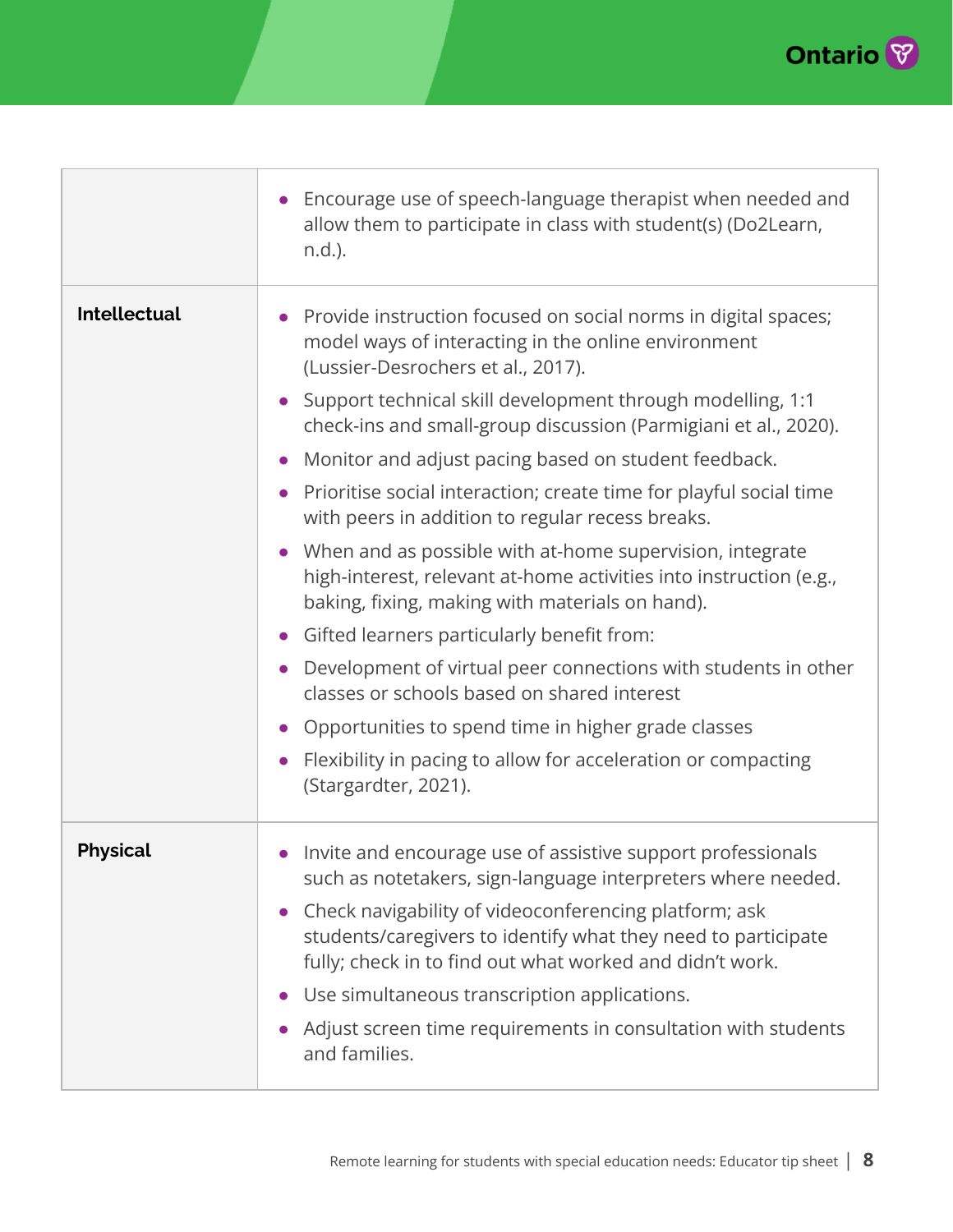

| <b>Multiple</b> | • Consult with students, parents and learning support<br>professionals to understand the student's interests, strengths<br>and their needs in terms of digital skills, required assistive<br>technologies, communication needs, and physical needs in a<br>synchronous videoconferencing environment (Lombardi, 2019).<br>• Offer alternate methods of participation, communication, action<br>and representation that align with the student's unique<br>strengths and needs (Lombardi, 2019). |
|-----------------|-------------------------------------------------------------------------------------------------------------------------------------------------------------------------------------------------------------------------------------------------------------------------------------------------------------------------------------------------------------------------------------------------------------------------------------------------------------------------------------------------|
|                 |                                                                                                                                                                                                                                                                                                                                                                                                                                                                                                 |

#### **Asynchronous teaching practices**

| <b>Exceptionality</b><br>category | Strategies that remove known sensemaking barriers                                                                                                                                                                                                                                                                                                                                                                                                                                                                                                                                                                |
|-----------------------------------|------------------------------------------------------------------------------------------------------------------------------------------------------------------------------------------------------------------------------------------------------------------------------------------------------------------------------------------------------------------------------------------------------------------------------------------------------------------------------------------------------------------------------------------------------------------------------------------------------------------|
| <b>Behavioural</b>                | Be flexible with deadlines and responsive to students'<br>social-emotional needs.<br>Use recorded video instructions that enable students to revisit<br>expectations (Anderson & Sorenson, 2017).<br>Design alternative assignments for students who are struggling<br>with the demands of remote learning.<br>Use analytics in Learning Management Systems (LMS) to<br>monitor participation. If students are not participating, check in<br>quickly with a personal note or telephone call. Participation is a<br>significant predictor of success in online learning (Bae Kwon,<br>DeBruler & Kennedy, 2019). |
| Communicational                   | • Provide incremental opportunities for success so students are<br>able to tackle more complex tasks over time.<br>When appropriate and needed, ensure that learning materials<br>$\bullet$<br>such as adapted books, math manipulatives, picture-word                                                                                                                                                                                                                                                                                                                                                           |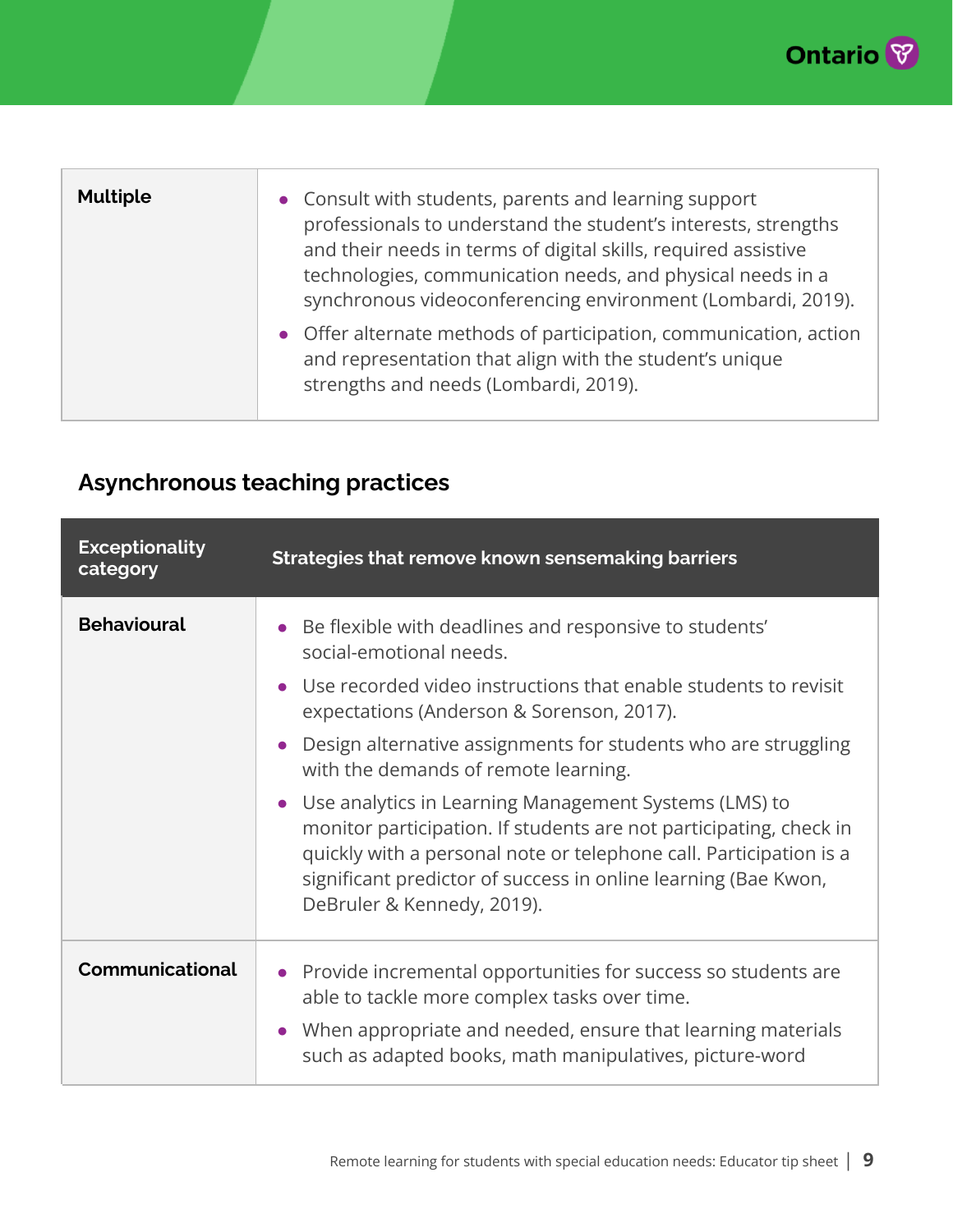

|                     | cards, augmentative and alternative communications devices,<br>and visual schedules are provided.<br>Integrate high-interest texts.<br>Check that all learning materials are Perceivable, Operable,<br>Understandable and Robust (POUR).<br>Integrate approved resources for literacy and numeracy<br>instruction (e.g., Empower Reading; NetMath; Calcularis).<br>Encourage and where needed, teach use of assistive<br>technologies such as speech-to-text, text-to-speech, translation<br>applications, and text summarizers that can enable students to<br>work independently (e.g., Read & Write, WordQ, Kurzweil 3000,<br>DeepL, Google Translate, MS Interactive Reader, Quillbot,<br>TextCompactor) (Pierson, 2021).<br>Invite the use of Voice Recordings, Video Recordings for student<br>assignments using built-in assistive applications such as Voice<br>Notes or smart-phone cameras (Ontario Teachers' Federation,<br>n.d.). |
|---------------------|----------------------------------------------------------------------------------------------------------------------------------------------------------------------------------------------------------------------------------------------------------------------------------------------------------------------------------------------------------------------------------------------------------------------------------------------------------------------------------------------------------------------------------------------------------------------------------------------------------------------------------------------------------------------------------------------------------------------------------------------------------------------------------------------------------------------------------------------------------------------------------------------------------------------------------------------|
| <b>Intellectual</b> | Send updates at a predictable time each week; don't overwhelm<br>students with too many alerts or updates.<br>• Where possible, use settings in the Learning Management<br>System to manage the release of updates to students.<br>Anticipate and remove navigational barriers; reduce the number<br>of clicks needed to find, reply, participate, submit.<br>Use consistent, predictable structures in the presentation of<br>tasks.<br>Prioritize organization. Use checklists, to-do lists, visual<br>schedules, visual cues such as icons that signal organizational<br>structure or task type (Disability Issues Canada, n.d.).<br>Encourage and teach use of assistive technologies that can<br>reduce online distractions (e.g., focus mode) and provide<br>multimodal access to ideas (e.g., text-to-speech) (see above).                                                                                                            |